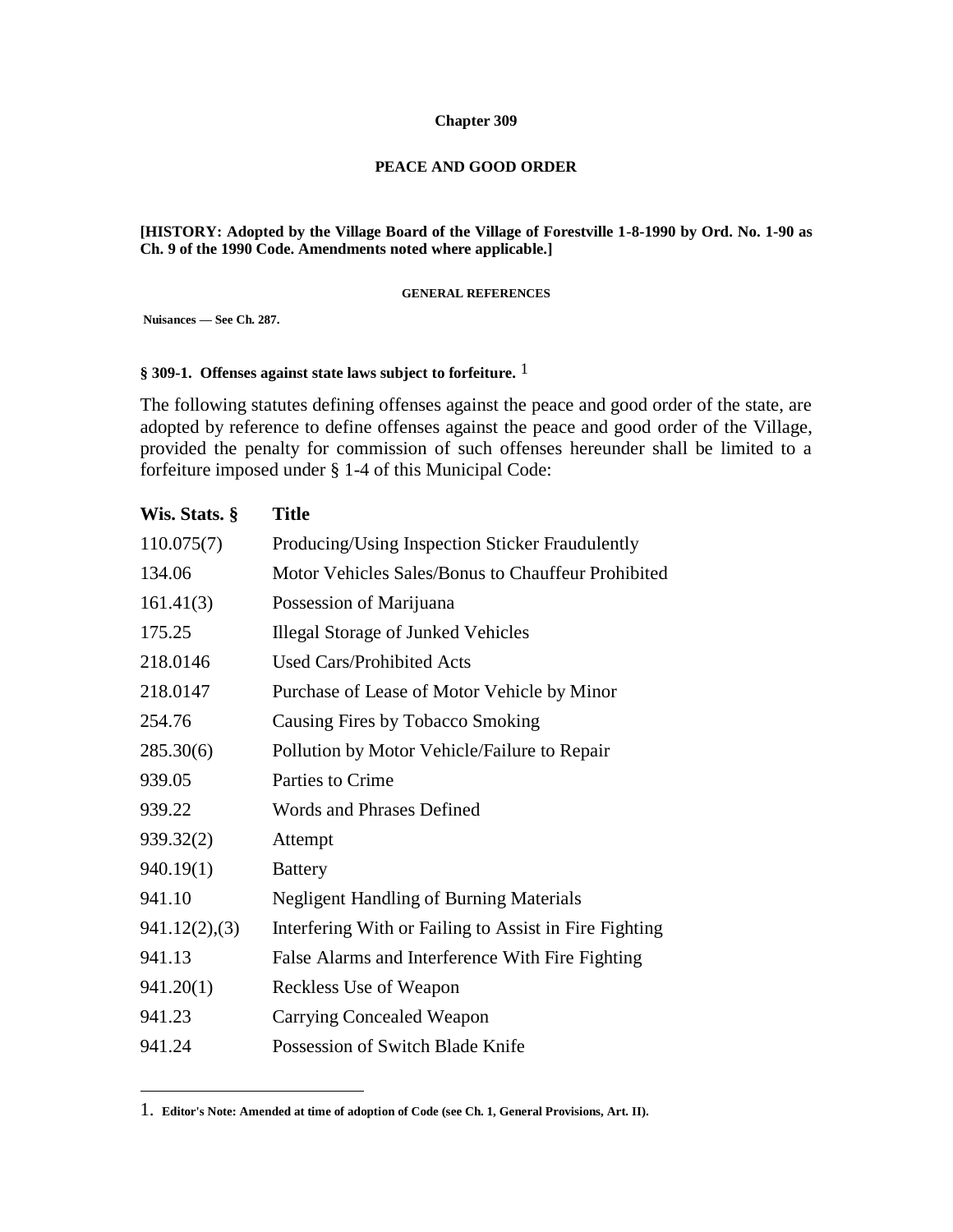| 943.01(1) | Criminal Damage to Property (Less than \$1,000)             |
|-----------|-------------------------------------------------------------|
| 943.07    | Criminal Damage to Railroad                                 |
| 943.11    | <b>Entry Into Locked Vehicle</b>                            |
| 943.125   | Entry Into Locked Coin Box                                  |
| 943.13    | Trespass to Land                                            |
| 943.14    | <b>Criminal Trespass to Dwellings</b>                       |
| 943.20    | Theft (Less than \$500)                                     |
| 943.21    | Fraud on Hotel or Restaurant Keeper (\$500 or Less)         |
| 943.22    | Use of Cheating Tokens                                      |
| 943.23(2) | <b>Operate Auto Without Owner's Consent</b>                 |
| 943.24    | <b>Issue of Worthless Checks</b>                            |
| 943.50    | Shoplifting                                                 |
| 944.15    | Fornication                                                 |
| 944.17    | <b>Sexual Gratification</b>                                 |
| 944.20    | Lewd and Lascivious Behavior                                |
| 944.21    | Lewd, Obscene or Indecent Matter, Pictures and Performances |
| 944.23    | Making Lewd, Obscene or Indecent Drawings                   |
| 944.30    | Prostitution                                                |
| 944.31    | <b>Patronizing Prostitutes</b>                              |
| 944.33    | Pandering                                                   |
| 944.34    | Keeping Place of Prostitution                               |
| 945.01    | Definitions Relating to Gambling                            |
| 945.02    | Gambling                                                    |
| 945.03    | <b>Commercial Gambling</b>                                  |
| 945.04    | Permitting Premises to Be Used for Commercial Gambling      |
| 946.40    | Refusing to Aid Officer                                     |
| 946.41    | <b>Resisting or Obstructing Officer</b>                     |
| 946.42(1) | Escape                                                      |
| 946.44    | <b>Assisting or Permitting Escape</b>                       |
| 946.69    | Falsely Assuming to Act as a Public Officer                 |
| 946.70    | <b>Impersonating Peace Officer</b>                          |
| 946.72    | Tampering with Public Records and Notices                   |
| 947.01    | <b>Disorderly Conduct</b>                                   |
| 947.012   | Unlawful Use of Telephone                                   |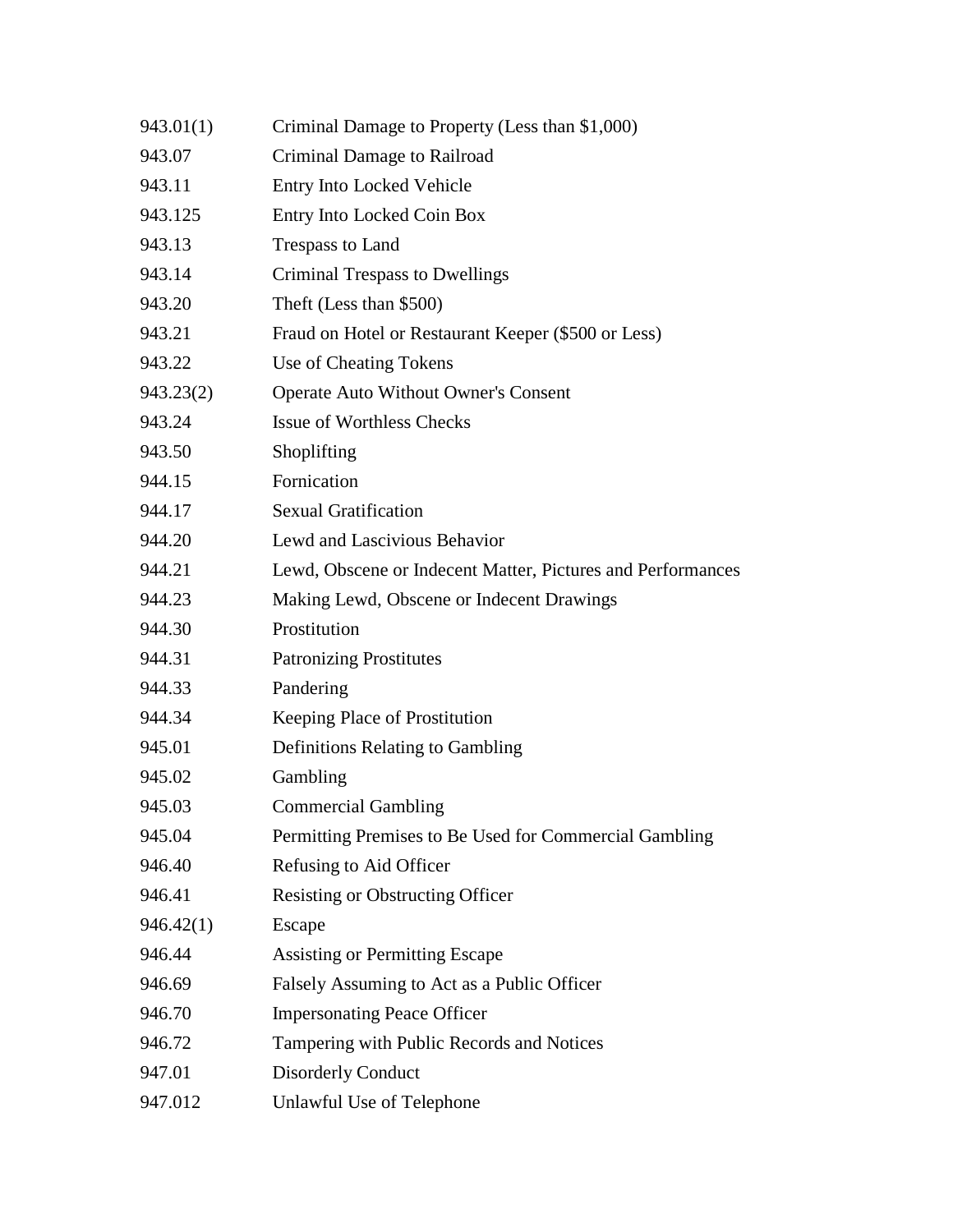| 947.06              | Unlawful Assemblies                                                                  |
|---------------------|--------------------------------------------------------------------------------------|
| 948.11              | Exposing a Child to Harmful Material or Harmful Descriptions or<br><b>Narrations</b> |
| 951.01 to<br>951.18 | Crimes Against Animals                                                               |
| 961.41(2m)          | Unlawful Manufacture/Delivery of Controlled Substance                                |

# **§ 309-2. Discharging and carrying firearms and guns prohibited.** 2

No person, except law enforcement officers of the Village or under contract with the Village, shall fire or discharge any firearm, rifle, spring or air gun of any description within the Village provided that this section shall not prevent the maintenance or use of supervised rifle or pistol ranges or shooting galleries authorized by the Village Board, or the firing or discharging of BB guns upon private premises by persons over 16 years of age or under the direct personal supervision of a parent or guardian. This section shall be deemed to prohibit hunting within the Village limits.

# **§ 309-3. Throwing or shooting of missiles prohibited.**

No person shall throw or shoot any object, arrow, stone, snowball or other missile or projectile by hand or by any other means at any other person or at, in or into any building, street, sidewalk, alley, highway, park, playground or other public place within the Village.

# **§ 309-4. Sale and discharge of fireworks restricted.**

 $\overline{a}$ 

- A. No person shall use, keep, discharge, explode, sell, expose or offer for sale any fireworks within the limits of the Village, unless he shall be authorized by a fireworks permit as hereinafter provided. The term "fireworks" in this section shall be defined so as to bring within the prohibitions of this section all fireworks prohibited by § 167.10, Wis. Stats., as amended or renumbered from time to time. Nothing in this section shall prohibit fireworks specifically exempted from regulation by § 167.10, Wis. Stats., nor shall this section be construed so as to conflict with that statute.
- B. Fireworks, other than those prohibited by the laws of the state, may be used and displayed in open fields, parks, rivers, lakes and ponds by public organizations and other groups when a permit for such display has been granted by the Village President. All reasonable precautions will be exercised with regard to the protection of the lives and property of all persons. Before granting any fireworks permit, the Village Board shall determine that the applicant will exercise reasonable precautions with regard to the protection of the lives and property of all persons and shall require the applicant to guarantee the payment of all claims that may arise by reason of injuries to persons or property from the handling, use or discharge of

<sup>2.</sup> **Editor's Note: Amended at time of adoption of Code (see Ch. 1, General Provisions, Art. II).**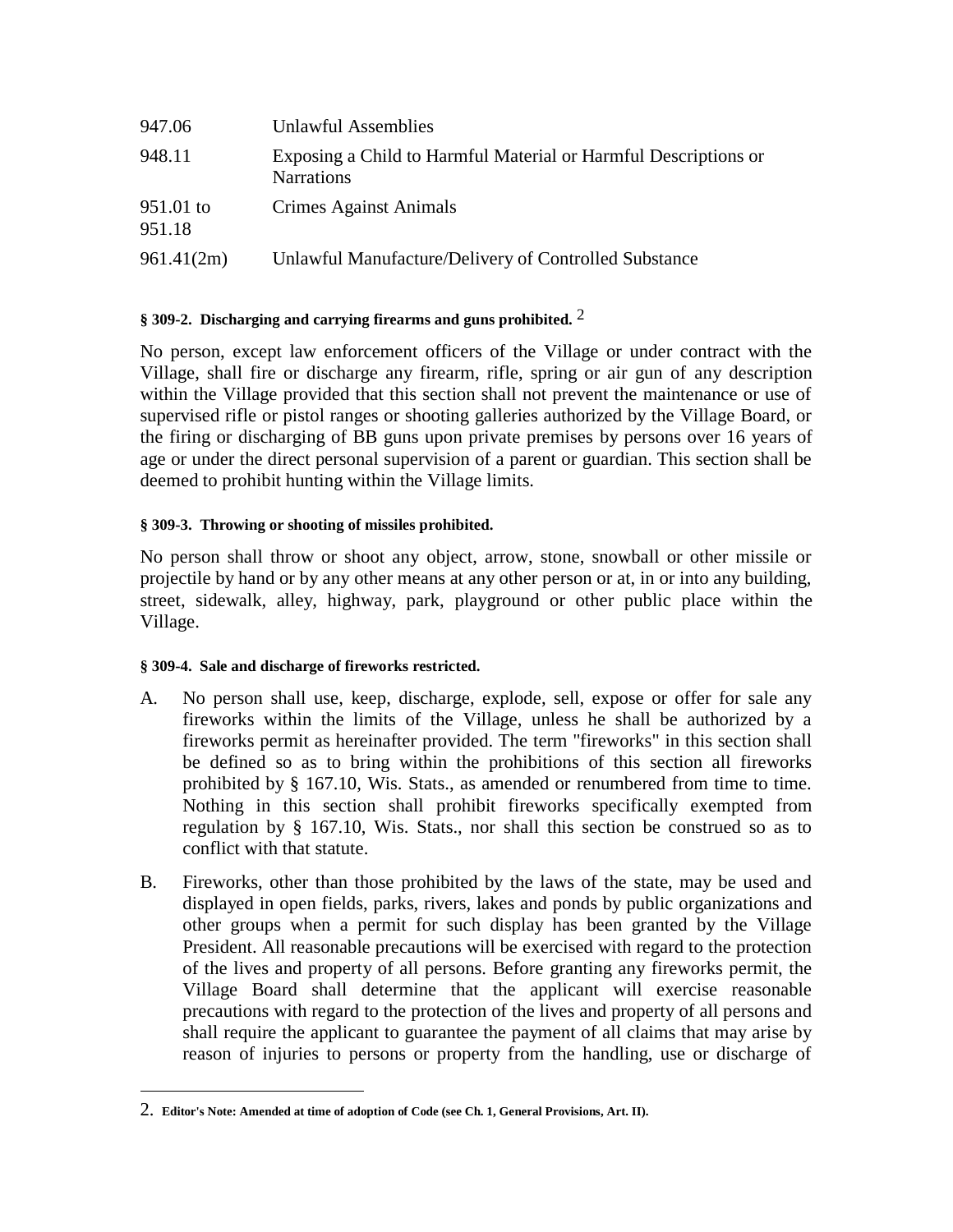fireworks under such permit.

#### **§ 309-5. Disorderly conduct prohibited.**

No person shall do any of the following within the Village:

- A. In a public or private place, engage in violent, abusive, indecent, profane, boisterous, unreasonably loud or otherwise disorderly conduct under circumstances in which such conduct tends to cause or provoke a disturbance.
- B. With intent to annoy another, make a telephone call, whether or not conversation ensues.
- C. Intentionally cause, provoke or engage in any fight, brawl, riot or noisy altercation.

# **§ 309-6. Interference with officers.**

- A. No person shall, without reasonable excuse or justification, resist or in any way interfere with any officer of the Village while such officer is doing any act in his official capacity and with lawful authority.
- B. No person shall, without reasonable excuse or justification, refuse or fail upon command to aid any officer of the Village while such officer is doing any act in his official capacity and with lawful authority, provided that such person knew the officer was an officer of the Village and provided that such officer could lawfully command assistance.
- C. For purposes of this section, the term "officer" shall include the President, trustees, Village police officers, if any, and any peace officers or law enforcement personnel under contract with the Village to provide law enforcement for the Village.

#### **§ 309-7. Excessive vehicle noise.**

No person shall operate a motor vehicle or motorcycle so as to create excessive noise and disturb the peace by any of the following:

- A. Repeatedly revving up the motor unnecessarily while the motor vehicle or motorcycle is or is not in motion.
- B. Causing the tires of the motor vehicle or motorcycle to squeal in an unreasonably loud manner whether accelerating from a stopped position or from a lower speed.
- C. Repeatedly blowing the horn of the motor vehicle or motorcycle.

# **§ 309-8. Curfew.** [Amended 12-8-1998 by Ord. No. 1-98]

No person under 18 years of age shall be on the streets in the Village between the hours of 10:00 p.m. and 5:00 a.m., unless such person is accompanied by a parent or guardian, is returning from an officially sanctioned school function or has some other legitimate purpose for being on the street. The parent or guardian of anyone violating this section shall be held liable and subject to a penalty after the first violation.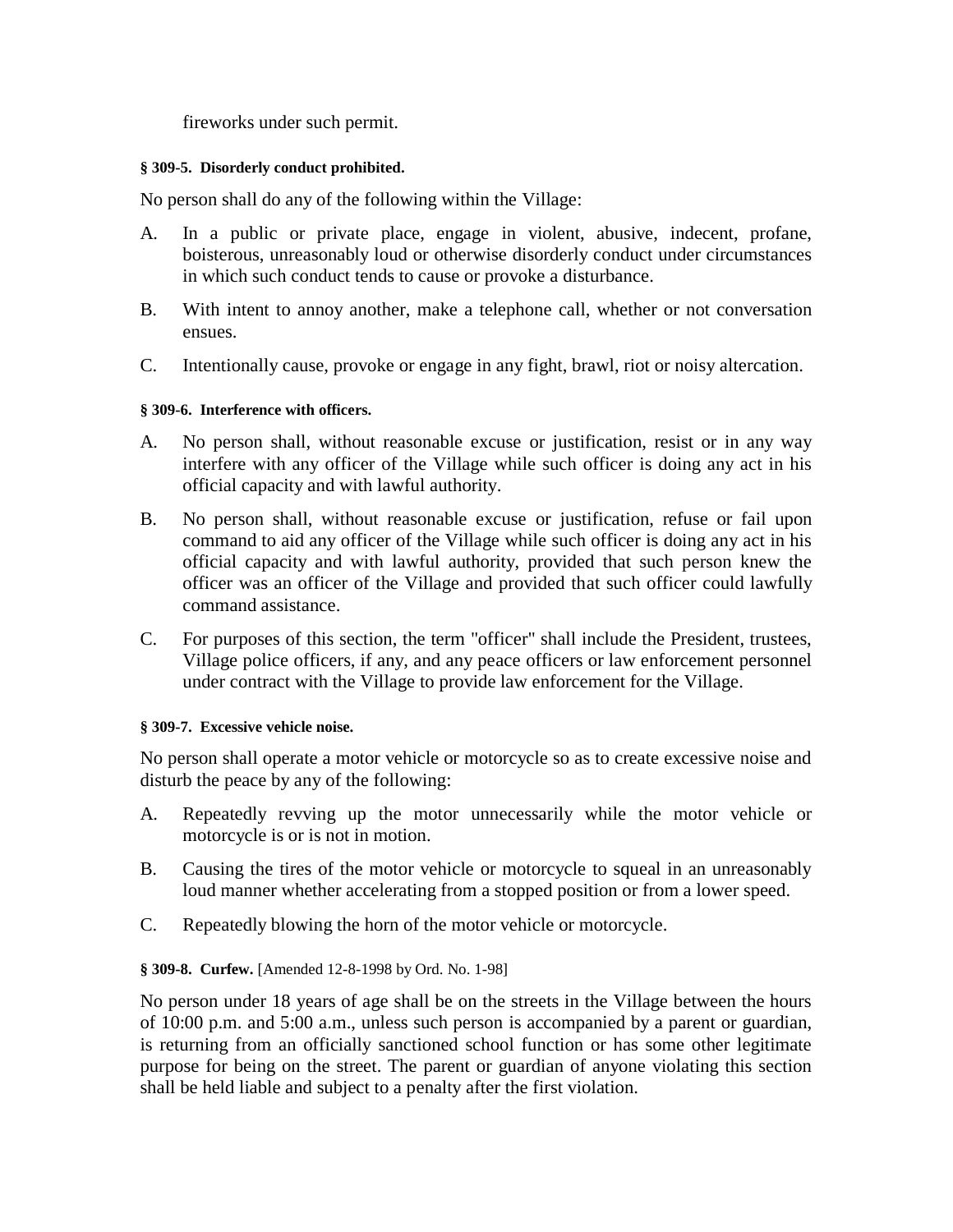#### **§ 309-9. Gambling prohibited.**

- A. All forms of gambling and fraudulent devices and practices are prohibited within the limits of the Village. Any peace officer or law enforcement official under contract with the Village is hereby authorized to seize anything devised solely for gambling or found in actual use for gambling within the Village and to dispose thereof after a judicial determination that such device was used solely for gambling or found in actual use for gambling.<sup>3</sup>
- B. This section shall not be construed to prohibit bingo games or raffles conducted in accordance with Ch. 563, Wis. Stats., or lotteries conducted in accordance with Ch. 565, Wis. Stats., as amended or renumbered from time to time.

### **§ 309-10. Damage to property prohibited.**

No person shall intentionally injure, destroy or unlawfully remove, take, transfer or use any property of any kind or nature belonging to the Village or its departments or to any private person without the consent of the owner or proper authority.

### **§ 309-11. Littering prohibited.**

 $\overline{a}$ 

- A. No person shall throw or deposit any glass, metal, rubbish or any other type of debris or waste material upon the streets, alleys, highways or other property of the Village or upon any private property or upon the surface of any body of water within the Village.
- B. No person shall throw or deposit any metal cans, glass bottles or any other debris made in whole or in part of metal or glass in or on the shores of any lake or body of water within the Village.

# **§ 309-12. Abandoned or unattended ice boxes, etc., prohibited.**

No person shall leave or permit to remain outside of any dwelling, building or other structure, or within any unoccupied or abandoned building, dwelling or other structure, under his control in a place accessible to children, any abandoned, unattended or discarded ice box, refrigerator or other container which has an airtight door or lid, snap lock or other locking device which may not be released from the inside without first removing such door or lid, snap lock or other locking device from such ice box, refrigerator or container unless such container is displayed for sale on the premises of the owner or his agent and is securely locked or fastened.

#### **§ 309-13. Open cisterns, wells, basements or other dangerous excavations prohibited.**

No person shall have or permit on any premises owned or occupied by him any open cisterns, cesspools, wells, unused basements, excavations or other dangerous openings. All such places shall be filled, securely covered or fenced in such manner as to prevent injury to any person and any cover shall be of a design, size and weight that the same cannot be removed by small children. Any violation of this section is a public nuisance

<sup>3.</sup> **Editor's Note: Amended at time of adoption of Code (see Ch. 1, General Provisions, Art. II).**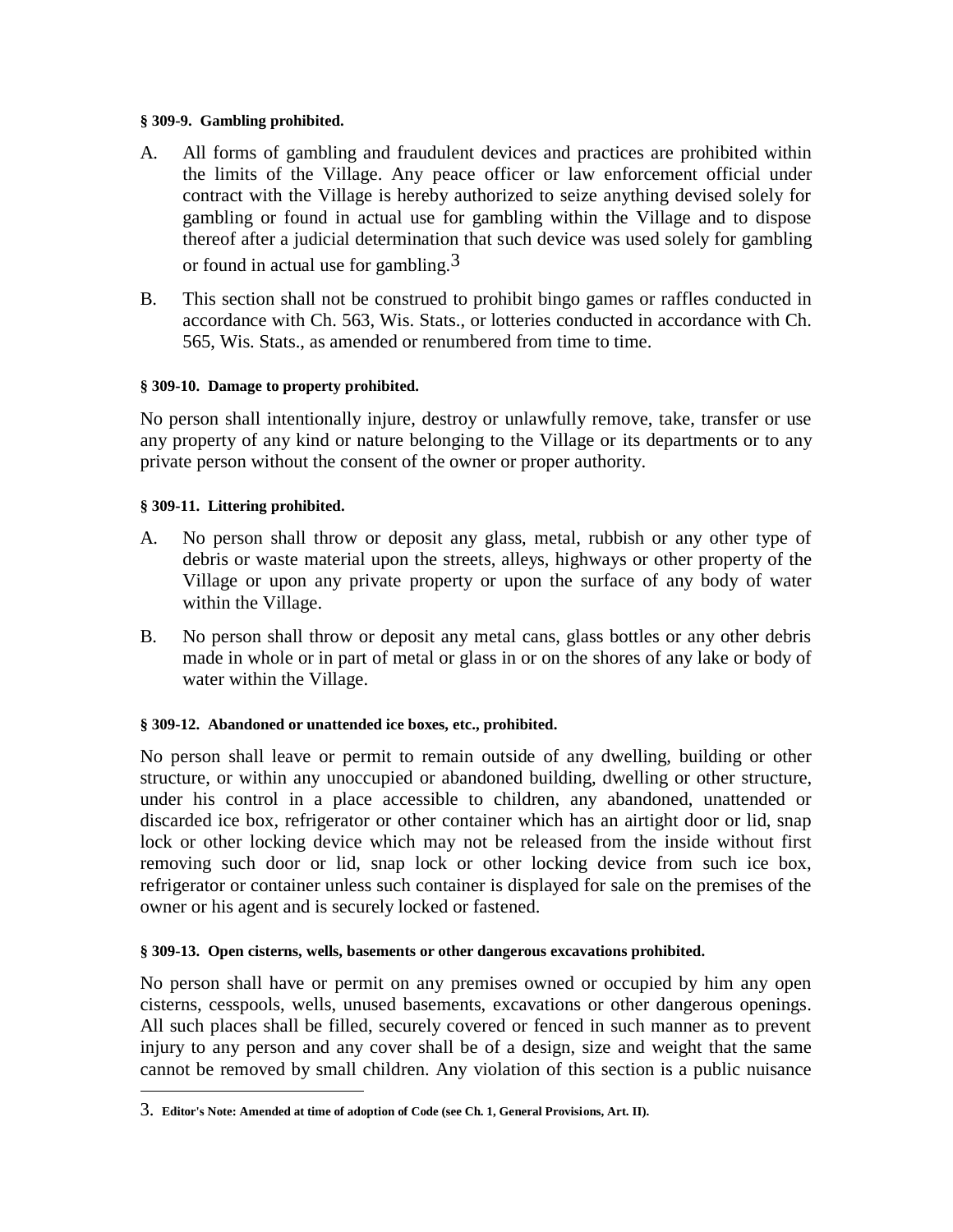and may be disposed of in accordance with Ch. 823, Wis. Stats.

# **§ 309-14. Burning regulations.**

- A. Paper products, wood products and leaves may be burned between the hours of 8:00 a.m. and 8:00 p.m., except that no burning is allowed on Sundays or holidays. All burning must be contained in a covered receptacle to prevent the blowing of paper or sparks. A receptacle for burning may not be closer than 10 feet to an abutting property line. All other burning requires a burning permit.4
- B. A fire of any nature or kind, in a receptacle or not, is prohibited on any street, alley or roadway. The burning of any rubber or rubberized products, paint or oil cans or any other garbage not specified in Subsection A of this section is prohibited at all times.

### **§ 309-15. Violations and penalties.**

- A. Except as otherwise provided, any person found to be in violation of any provision of this chapter shall be subject to a penalty as provided in § 1-4 of this Municipal Code.
- B. In addition to any penalty imposed for violation of § 309-10 of this chapter, any person who shall cause physical damage to or destroy any public property shall be liable for the costs of replacing or repairing such damaged or destroyed property. The parents of any unemancipated minor child who violates § 309-10 of this chapter may also be held liable for the cost of replacing or repairing such damaged or destroyed property in accordance with § 895.035, Wis. Stats.

# **§ 309-16. Chronic Nuisance Premises.**

 $\overline{a}$ 

A. Where As: The Village Board finds that any premises that has three (3) or more contacts with Police, Fire Marshal or other Village Code Enforcement official for nuisance activities has received more than the level of general and adequate service and has placed an undue and inappropriate burden on the taxpayers of the village, Village Officials and Door County law enforcement personnel. The Village Board therefore directs its Officers, as provided in this section, to charge the owners of such premises the costs associated with abating the violations at premises at which nuisance activities chronically occur.

B. DEFINITIONS. For the purposes of this section:

(1) "Officer" means any law enforcement officer, Fire Marshal, or other Code Enforcement Official duly authorized and assigned to enforce the laws of the State of Wisconsin and the ordinances of the Village of Forestville or its designee.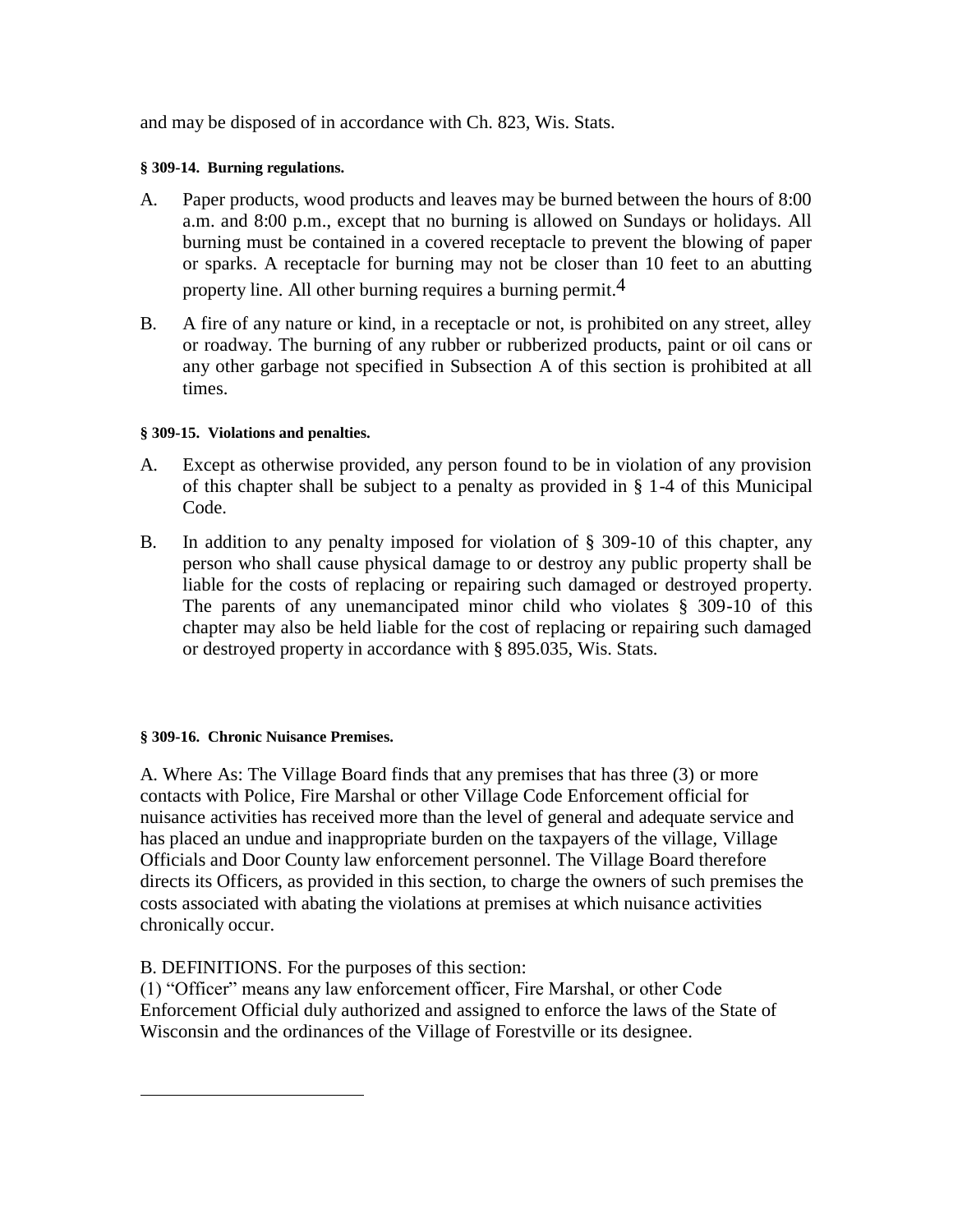(2) "Enforcement Action" means arrest, the issuance of a citation, or the issuance of a verbal or written warning.

(3) "Nuisance activity" means any of the following activities, behaviors or conduct whenever engaged in by premises owners, operators, occupants or persons associated with a premise:

(a) An act of harassment as defined in s. 947.013, Wis Stats.

(b) Disorderly conduct as defined in s. 947.01, Wis. Stats.

(c) Battery, substantial battery or aggravated battery as defined in s. 940.19, Wis.

Stats.

(d) Lewd & Lascivious Behavior as defined in 944.20, Wis. Stats.

(e) Indecent exposure as defined in s. 944.20(1)(b), Wis. Stats.

(f) Keeping a place of prostitution as defined in s. 944.34, Wis. Stats.

(g) Prostitution as defined in s. 944.30, Wis. Stats.

(h) Theft as defined in s. 943.20, Wis. Stats.

(i) Receiving Stolen Property, as defined in s.943.34, Wis. Stats.

(j) Arson as defined in s. 943.02, Wis. Stats.

(k) Any violation of Uniform Controlled Substances Act, SS 961, Wis. Stats, Any violation of Pharmacy

Examining Board (prescription drugs) SS 450, Wis. Stats.

(l) Gambling as defined in s. 945.02, Wis. Stats.

(m) Trespass to land as defined in s. 943.13, Wis. Stats. or criminal trespass to dwelling as defined in s.

943.14, Wis. Stats.

(n) Discharge of a firearm as defined in ch. 309-2, Forestville Municipal Code.

(o) The production or creation of loud and unnecessary noise as defined in ch. 309-5 and ch. 309-7

Forestville Municipal Code.

(p) Misuse of emergency telephone numbers as defined in s. 146.70, Wis.

Stats.and ch. 309-5 of

Forestville Municipal Code.

(q) Any repeated violations of COM 7, explosives, 10 flammable liquid, 14 fire prevention,

 NFPA 14, and Forestville Code of Ordinance Chapter 287., Chapter 309, Chapter 335 and Chapter

 354 and State Statute # 9, COM 60, 66 Commercial Building Code and COM 20, 25 uniform

dwelling code

(r) Any conspiracy to commit, as defined in s. 939.31, Wis. Stats., or attempt to commit, as defined in s.

 939.32, Wis. Stats., any of the activities, behaviors or conduct enumerated in subds. (a) to (q) above.

(s) Resisting or Obstructing an Officer as defined ch.309-6, Forestville Municipal Code.

(t) Any violation of Alcohol Offenses as defined in SS 125 Wis. Stats. Or ch.287- 4, Forestville

Municipal Code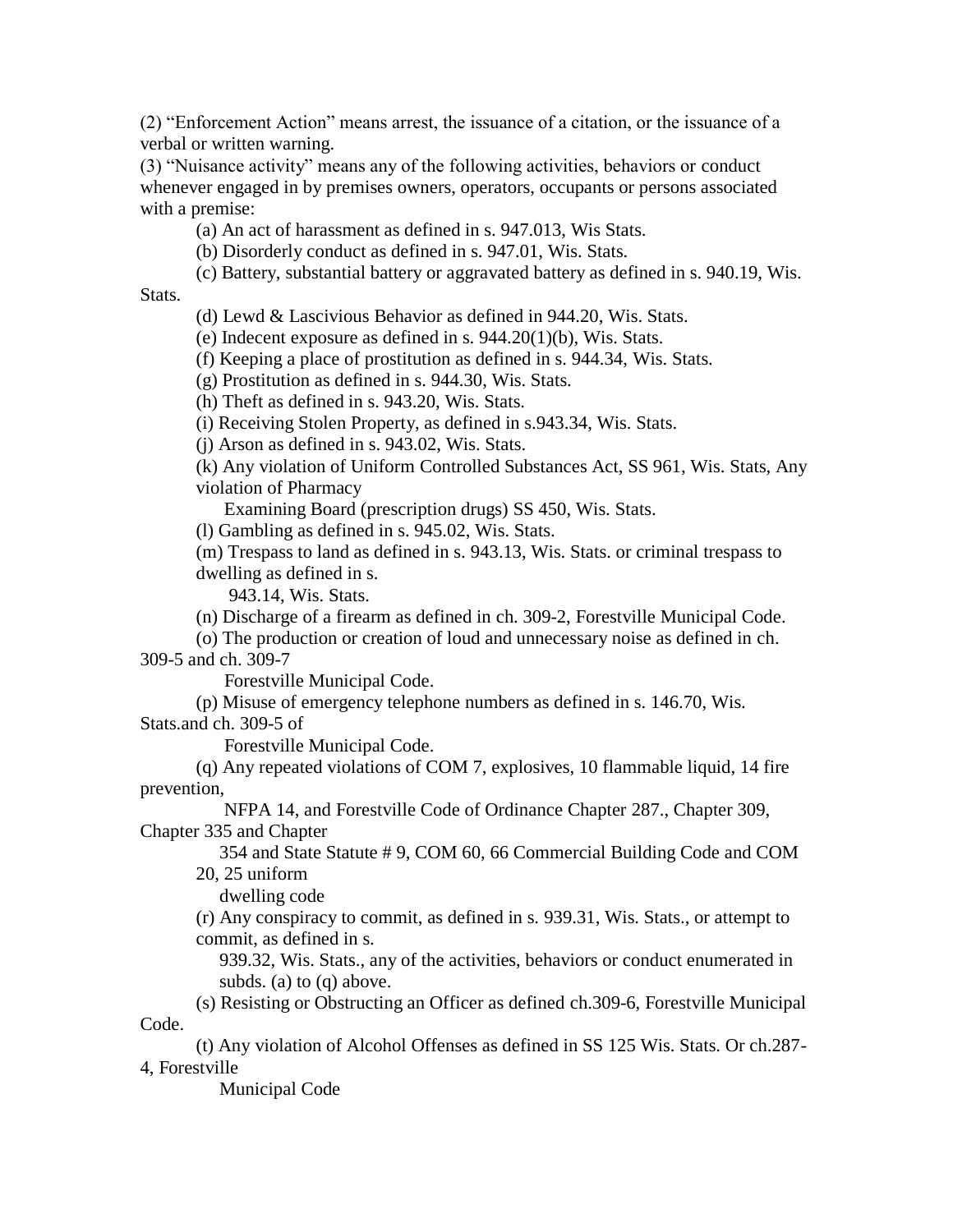(u) Any Violation of Abandoned, Unlicensed and Junked M/V as defined in ch.287-7, Forestville

Municipal Code

(v) Any Violation of Disorderly Conduct w/ Motor Vehicle as defined in chapter ch.287-7 and ch.309-7,

Forestville Municipal Code.

(w) Any Violation of Peace and Safety as defined in all of ch.287-5, as defined Forestville Municipal

Code.

(x) Any other violations pertaining to Public Nuisance Affecting Health of ch.287-3, Forestville

Municipal Code

(y) Any Violation of Keeping of Nuisance Animal as defined ch.287-6,

Forestville Municipal

Code

(z) Any Violation of Collection of Solid Waste as defined ch.335-4 and ch.335-8, Forestville Municipal

Code.

(aa) Any Violations Against Life and Bodily Security as defined SS. 940, WI State Statute

(bb) Any Violations against Public Health and Safety as defined SS. 941, WI State Statute

(4) "Owner" means the owner of the premises and his or her agents.

(5) "Premises" means an individual dwelling, unit or multi-family or an individual business premises and associated common areas.

(6) "Person associated with" means any person, who, whenever engaged in a nuisance activity, enters, patronizes, visits or attempts to enter, patronize or visit, or waits to enter, patronize or visit, a premises or person present on a premises, including any officer, director, customer, agent, employee or independent contractor of a premises owner.

NOTICE: Whenever the "officer" determines that three or more nuisance activities resulting in contacts with the Village have occurred at a premise on separate days during a 12-month period, the "officer" shall notify the premises owner in writing. In reaching this determination, the "officer" shall not count nuisance activities reported by the owner of the premises when doing so to with the intent to stop the nuisance and in doing so shows a good faith effort to work with the Village. The notice shall contain the street address or legal description sufficient to identify the premises, a description of the nuisance activities that have occurred at the premises, a statement indicating that the cost of future enforcement may be assessed as a special charge against the premises, and a notice as to the appeal rights of the owner. This notice shall be deemed to be properly delivered if sent either by First Class Mail to the premises owner's last known address or if delivered in person to the premises owner. If the premises owner cannot be located, the notice shall be deemed to be properly delivered if a copy of it is left at the premises owner's usual place of abode in the presence of some competent member of the family at least 14 years of age or a competent adult currently residing there and who shall be informed of the contents of the notice.